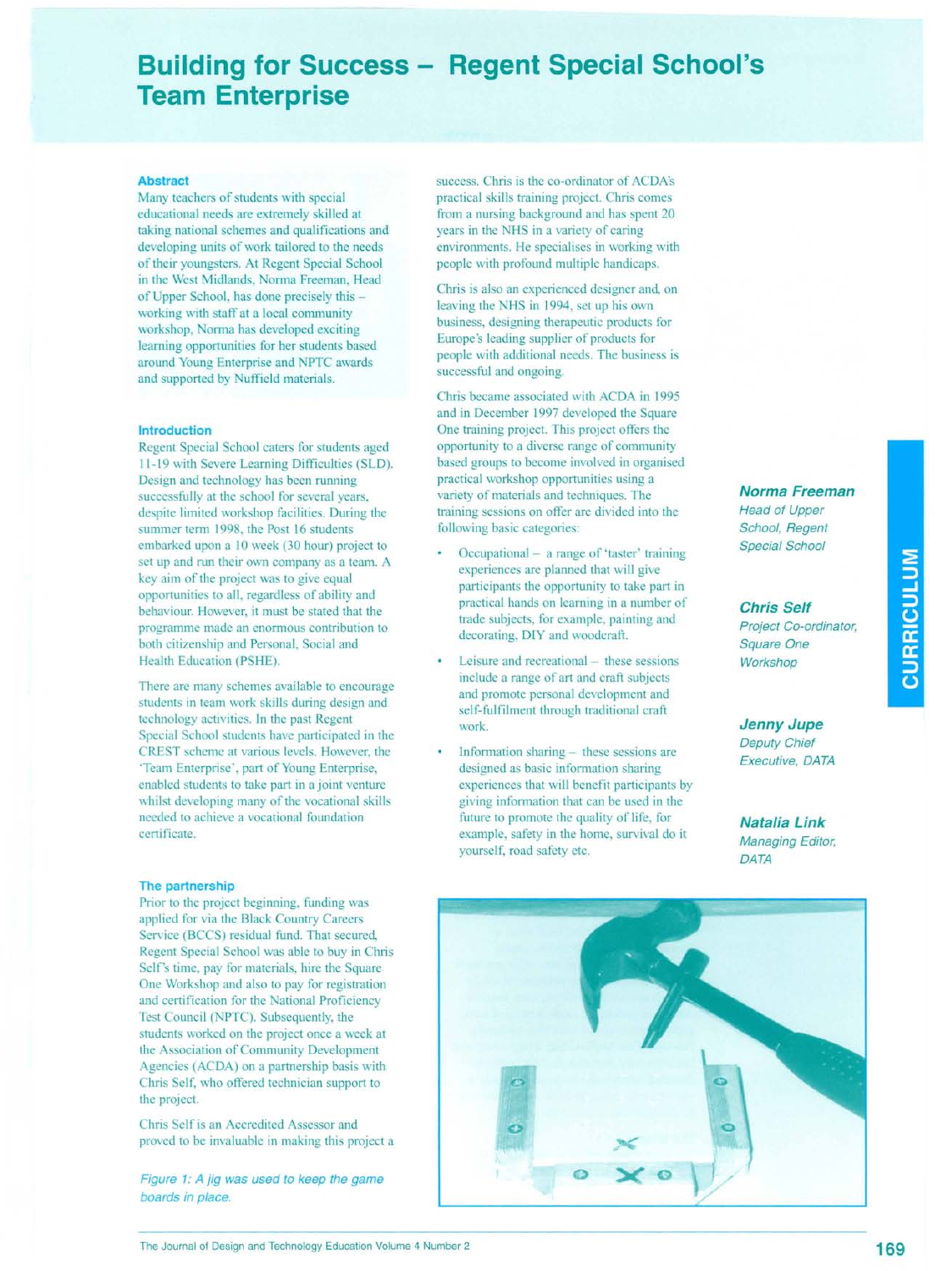



*Figure* 2: *Chris helped students to drill holes into the boards.*

*Figure* 3: *The workshop was kept tidy using an industrial vacuum.*

## **Planning the project**

The project was started off with the Nuffield Design and Technology materials as a base for teaching the skills required. There were several problems that had to be overcome to enable all students to achieve a successful outcome:

- Behaviour if students are motivated to make the final product it acts as a positive reinforcer.
- Short concentration span provide a wide variety of focused tasks to teach the skills necessary to complete the final product.
- Impatience completed 25 game packs before going on to make another 75 sets. A finished product inspired the students to keep going.
- Poor co-ordination provide plenty of help and encouragement. Chris' aids were particularly useful in overcoming some coordination hurdles.

#### **Nuffield support**

As the project unfolded it was recognised that the students would need (and want) a permanent record of decisions made, knowledge acquired and new skills practised. Whilst much of the accreditation would be through teacher observation, more tangible outcomes such as the made items and some paper based evidence were also necessary. Previously the Nuffield Key Stage 3 materials had been used, but with the new booklets designed specifically for younger pupils or students with learning difficulties, there was a ready made tool to assist the students.

# **The project**

The team comprised of 13 students aged 16-19. For three hours each Monday the team headed off to Square One Workshop, to work on their project. The workshop was well stocked with

prototype equipment that the students had not come across before, thus giving them the opportunity to learn and practise new practical skills (levels A and B). The team decided that their company would design and make a unique wooden game for sale. The initial aim of the enterprise was to make 25 completed game packs, although in the long run the team went on to produce 100 packs.

Each session involved a problem-solving task. Inspired by an initial idea from Chris, the students discussed how to produce a game base from the MDF board and how to turn the dowel into pegs. A flip chart was used to draw up a list of tools and equipment needed, and to outline the manufacturing procedure. Chris cut the MDF board to size and the students sanded them down.

The students in the team had a wide range of abilities. This meant that each student had to be assessed on their ability to carry out tasks. Alternative methods were thought up for problem areas, so that each student could participate as fully as possible in each stage of the production. A lack of coordination did not need to obstruct capability. Thus various aids were produced by Chris Self to overcome such problems.

One such piece was a jig to keep the game boards in place. A template was positioned over the piece of board and the nine holes were marked out using a hammer and punch. This helped the students who had difficulty with their hand and eye co-ordination and counting. Using the jig meant that each student could take part in this stage of production.

Next the holes were drilled into the boards using a pillar drill positioned over the punched holes. The students particularly enjoyed keeping the workshop tidy by clearing up the

170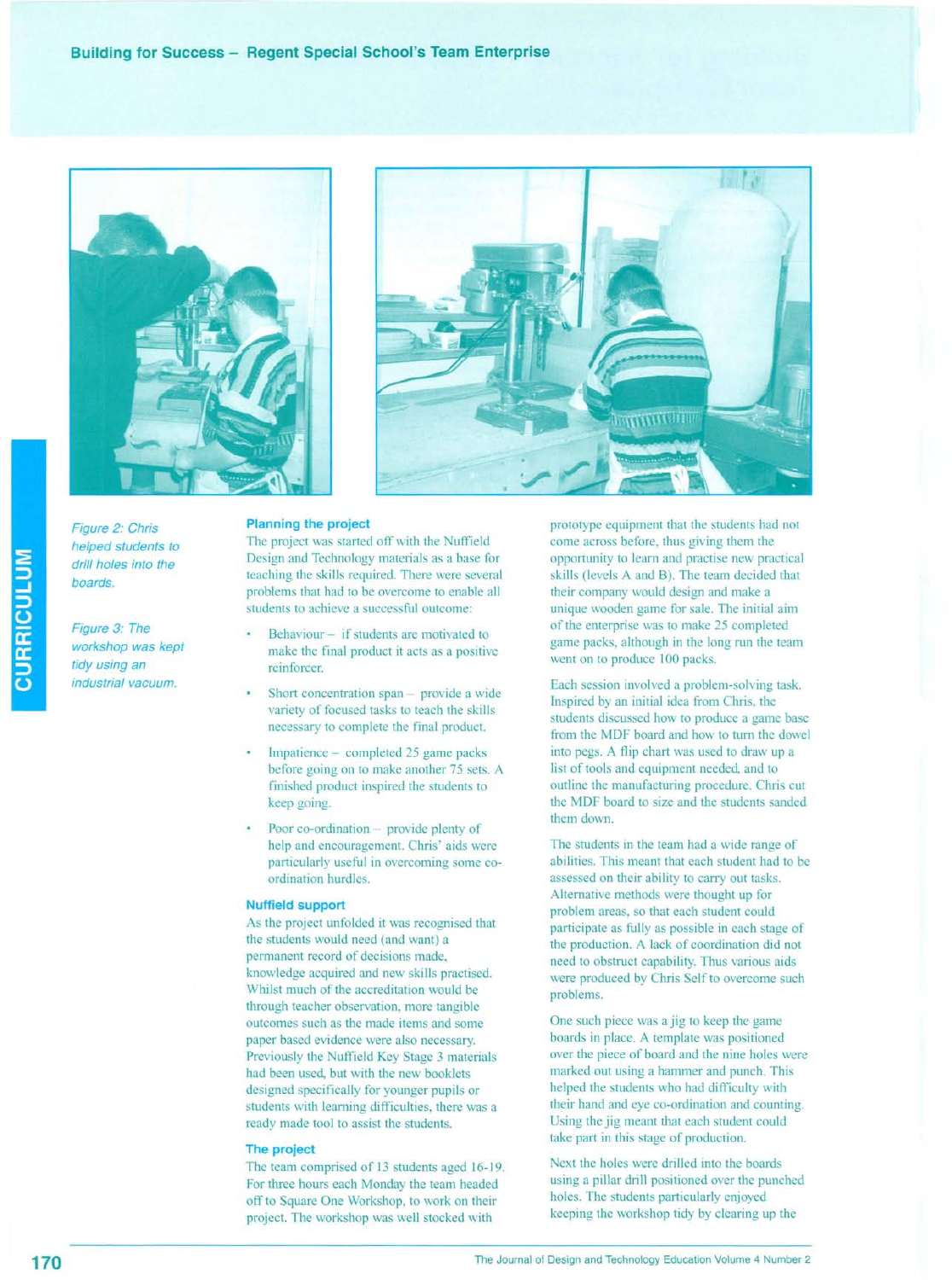

wood shavings using a special vacuum, of industrial proportion.

With the bases completed, it was then necessary to make the pegs. First the dowel was cut down to size using a mitre saw. This saw had an adjustable end stop that ensured that the lengths of dowel were all cut to exactly the same size. Some of the students required physical help with this and this help was offered by Chris who stood behind the student and, by sharing the saw handle, applied downward pressure during the sawing motion. The ends of the pegs were quite rough, so they needed to be smoothed down. Some of the children used sand paper for this task, but for those who found holding the pegs difficult, Chris developed a device based upon a pencil sharpener, which enabled the student to smooth down the peg ends.

Students experimented with several painting techniques, such as spray paint and dyes. The pegs were then dried on drilled out blocks of wood. Pegs stood in blocks - sprayed, dried, turned, sprayed, dried. Each game needed 10 pegs. To avoid the tedium of producing 1000 pegs for 100 games, it was agreed that marbles could be used for some game packs - this reduced the time and work load significantly!

Then the game rules were drawn up, typed and printed from a computer then multiple copies were made using the photocopier. Next the rules were applied to the base of the game board using adhesive spray. Now the game was ready to be packed. Each student was given a specific task and formed a 'production line'.

The games were ready to be  $s$ old  $-$  through local sales and friends. The profits made were used to buy computer hardware and software to further enhance the project.



All of the students learnt how to handle new equipment and to create and follow new processes. Other skills gained were:

- meal preparation and cooking preparing own lunch each week, increasing in speed
- getting ready to go out  $-$  personal pride and development
- numeracy counting pegs, boards, holes, finished games. Pricing and selling a product. Measuring.
- information technology using a computer, photocopier and digital camera for the project and its presentation.
- communication vital when in a team at work and later when dealing with customers
- science knowledge of materials and properties related to their uses. Using tools and simple scientific principles
- Personal Social Education (PSE) in a wider setting related to an adult working environment.

Without exception, each student learnt how to:

- recognise and operate new equipment
- work in a methodical and organised manner
- follow verbal instructions

*Figures* 4 *and 5: Smoothing down the peg ends.*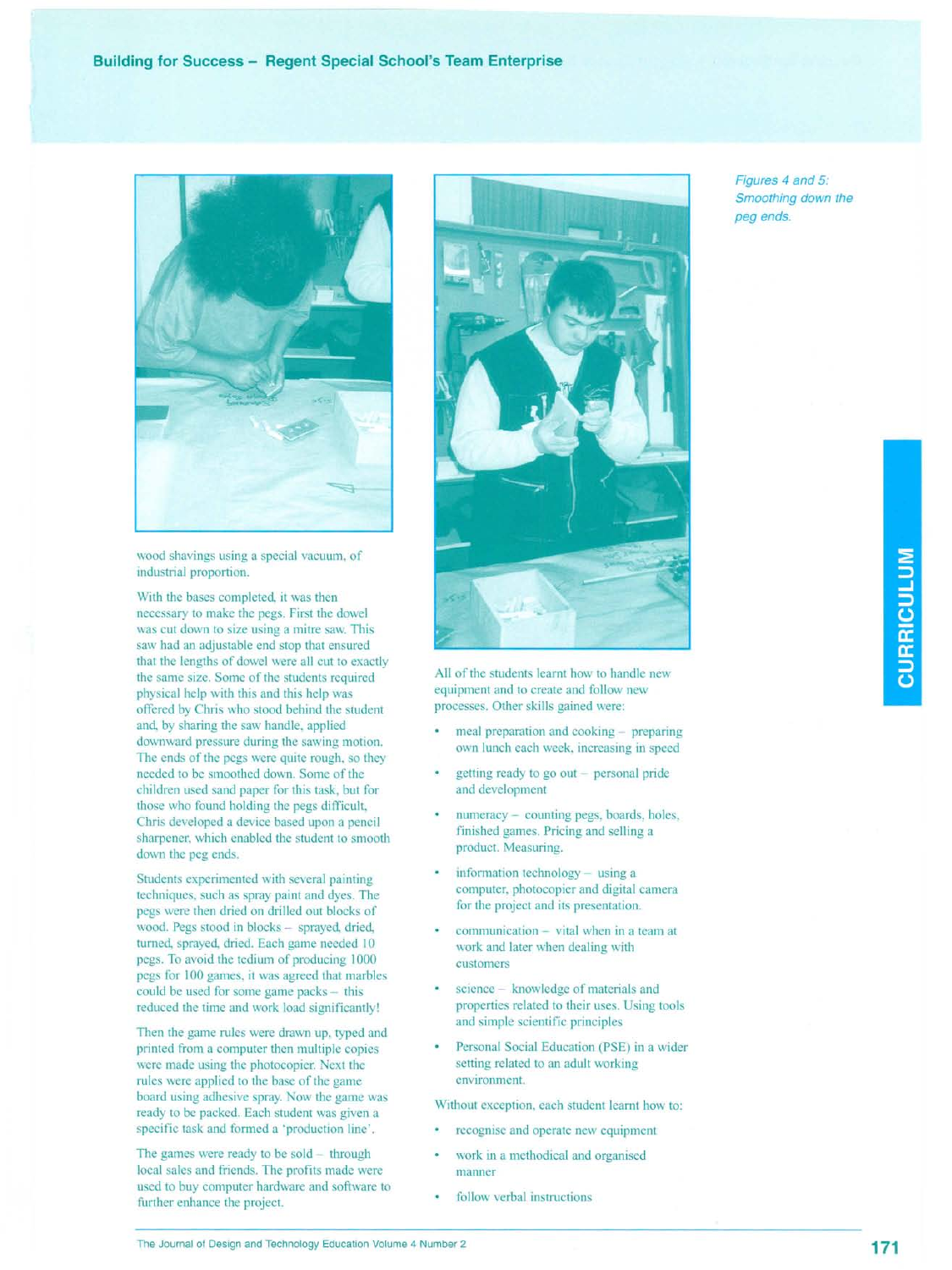

*Figure* 6 *and 7: The team created* a *production line to*

CURRICULUM



- pay due regard to health and safety
- finish materials accurately and effectively
- 
- work independently and as part of a team
- use ICT to prepare and reproduce instructions/game rules.

These points contributed to the students achieving the Team Enterprise Certificate and the National Proficiency Test Council. Square One is accredited to deliver six elements of pre NVQ certification that is delivered via the National Proficiency Test Council (NPTC). These are:

- 1. independent living these elements are very diverse and offer the participant development in a wide variety of everyday living skills, i.e. personal hygiene, housekeeping, and managing personal finances
- 2. information technology these elements are centred mainly around the operation of the computer and all of its relevant basic procedures, basic start-up, using a keyboard, accessing programs etc.
- 3. numeracy, literacy and communicationthese elements have been designed to build basic skills in the above and use practical every day concepts to achieve this i.e. use a calendar, measure out volumes, make a telephone call etc.
- 4. office and reception foundation skills building in office and reception procedure, i.e. receiving a visitor, operating a photocopier, using filing systems, etc.